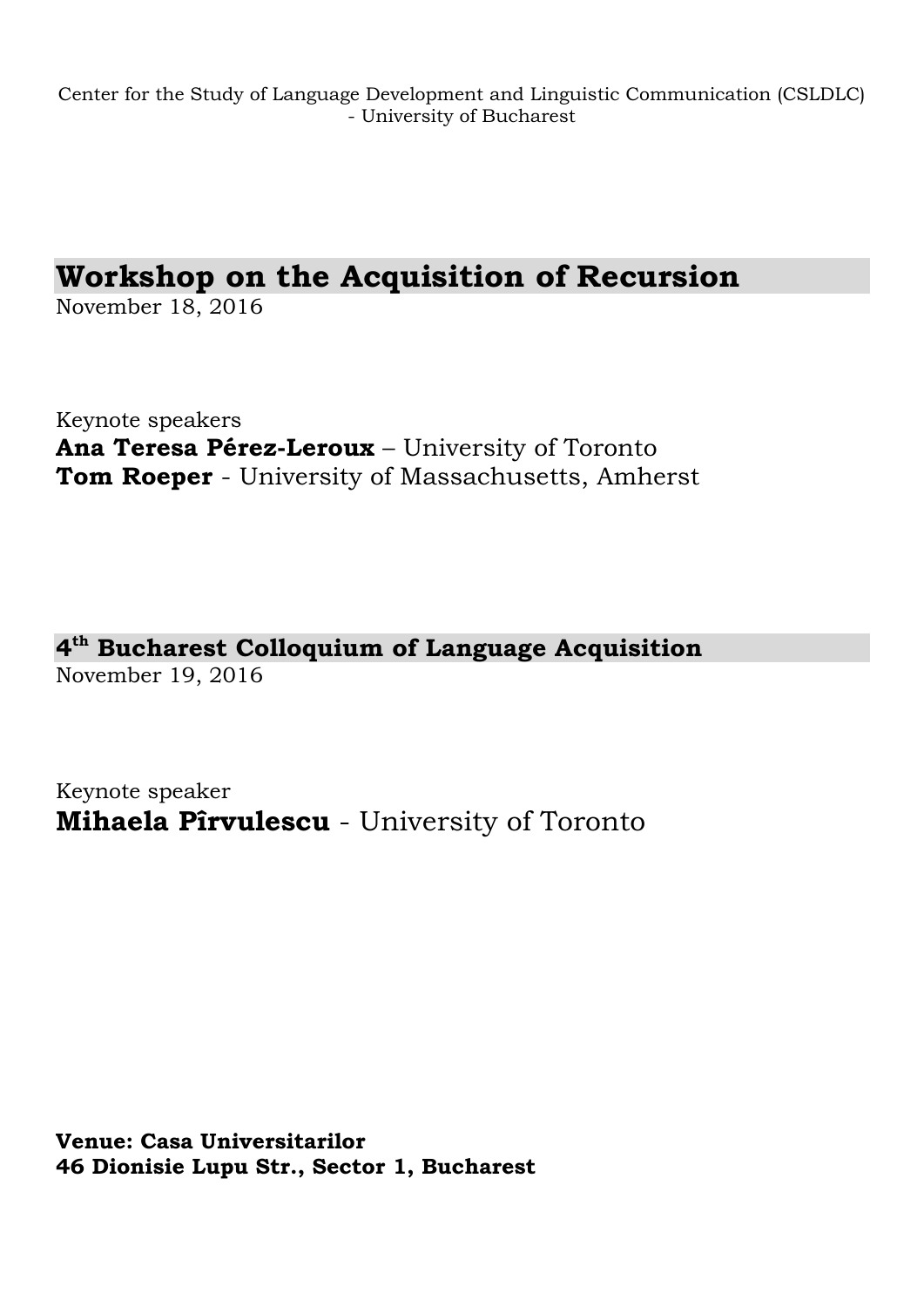Center for the Study of Language Development and Linguistic Communication (CSLDLC) - University of Bucharest

# **4 TH BUCHAREST COLLOQUIUM OF LANGUAGE ACQUISITION 18 – 19 November 2016**

|                                    | <b>Friday, 18 November</b>                                                                                                                                                                                                                                                                                                                                        |  |  |  |
|------------------------------------|-------------------------------------------------------------------------------------------------------------------------------------------------------------------------------------------------------------------------------------------------------------------------------------------------------------------------------------------------------------------|--|--|--|
|                                    | <b>Workshop on the Acquisition of Recursion</b><br>Casa Universitarilor, Sala de lectură, 46 Dionisie Lupu Str.                                                                                                                                                                                                                                                   |  |  |  |
| $9:30 - 9:45$                      | Registration                                                                                                                                                                                                                                                                                                                                                      |  |  |  |
| $9:45 - 10:00$                     | Opening address: Professor Octavian Roske, Head of Department of<br>English, University of Bucharest                                                                                                                                                                                                                                                              |  |  |  |
| $10.00 - 11.00$                    | Ana Teresa Pérez-Leroux - University of Toronto                                                                                                                                                                                                                                                                                                                   |  |  |  |
| Keynote speaker                    | Constraints and resilience in the child's path to recursion                                                                                                                                                                                                                                                                                                       |  |  |  |
| $11.00 - 11.30$                    | Coffee $-$ tea break                                                                                                                                                                                                                                                                                                                                              |  |  |  |
| Session 1                          | Chair: Tom Roeper                                                                                                                                                                                                                                                                                                                                                 |  |  |  |
| $11.30 - 12.00$                    | Motoki Nakajima - Nagano Prefectural College, Miwa Isobe -<br>Tokyo University of the Arts, Reiko Okabe - Nihon University, Akiko<br>Terunuma - Daito Bunka University, Sakumi Inokuma - Jissen<br>Women's University, Shunichiro Inada - Meiji Pharmaceutical<br>University & Terue Nakato - Kitasato University<br>Recursive relative clauses in child Japanese |  |  |  |
| $12.00 - 12.30$                    | <b>Ágnes Tóth</b> - Research Institute for Linguistics (HAS), Pázmány<br>Péter University, Budapest<br>The acquisition of possessive structures in Hungarian                                                                                                                                                                                                      |  |  |  |
| $12:30 - 14:00$                    | Lunch break                                                                                                                                                                                                                                                                                                                                                       |  |  |  |
| $14:00 - 15:00$<br>Keynote speaker | Tom Roeper - University of Massachusetts, Amherst<br>Cross-linguistic perspectives on the acquisition path for recursion: the<br>left- and right-branching question                                                                                                                                                                                               |  |  |  |
| Session 2                          | Chair: Ana Teresa Pérez-Leroux                                                                                                                                                                                                                                                                                                                                    |  |  |  |
| $15:00 - 15:30$                    | <b>Benu Pareek</b><br>Recursive nominal modification in Hindi and its acquisition                                                                                                                                                                                                                                                                                 |  |  |  |
| $15:30 - 16.00$                    | Anca Sevcenco & Larisa Avram - University of Bucharest<br>Recursive locative PPs and relative clauses in child Romanian                                                                                                                                                                                                                                           |  |  |  |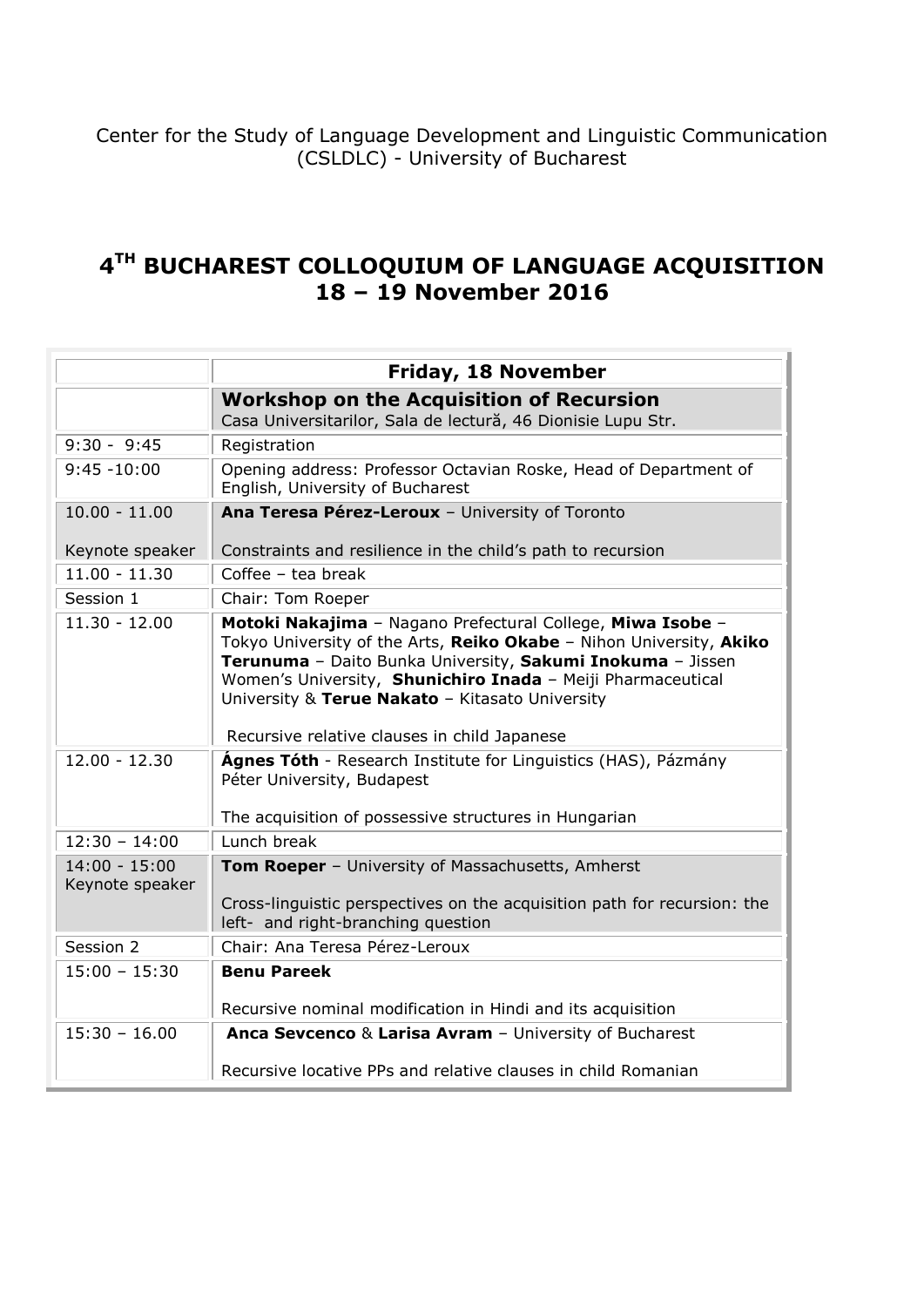|                                | Saturday, 19 November                                                                                     |  |  |  |  |  |
|--------------------------------|-----------------------------------------------------------------------------------------------------------|--|--|--|--|--|
|                                | Casa Universitarilor, Sala de lectură, 46 Dionisie Lupu Str.                                              |  |  |  |  |  |
| 10:00-11:00<br>Keynote speaker | Mihaela Pîrvulescu - University of Toronto                                                                |  |  |  |  |  |
|                                | Bidirectional effects in the acquisition of two or more languages                                         |  |  |  |  |  |
| $11.00 - 11.30$                | Coffee $-$ tea break                                                                                      |  |  |  |  |  |
| Session 1                      | Chair: Anca Sevcenco                                                                                      |  |  |  |  |  |
| $11:30 - 12:00$                | Marco Bril - Free University, Amsterdam                                                                   |  |  |  |  |  |
|                                | Written inflectional morphology and locality in L1 and L2 learners<br>of French                           |  |  |  |  |  |
| $12:00 - 12:30$                | <b>Irina Iancu</b> - University of Bucharest                                                              |  |  |  |  |  |
|                                | Surface unaccusativity diagnostics in L2 English                                                          |  |  |  |  |  |
| $12.30 - 13:00$                | Elena Buja - "Transilvania" University of Braşov                                                          |  |  |  |  |  |
|                                | Syllable structure processes in child Romanian                                                            |  |  |  |  |  |
| $13.00 - 14.30$                | Lunch break                                                                                               |  |  |  |  |  |
| Session 2                      | Chair: Elena Buja                                                                                         |  |  |  |  |  |
| $14.30 - 15:00$                | Veronica Tomescu - University of Bucharest                                                                |  |  |  |  |  |
|                                | Remarks on the delayed acquisition of the possibility suffix -hat/-<br>het in 2L1 Hungarian               |  |  |  |  |  |
| $15:00 - 15:30$                | Laura Miros - University of Bucharest                                                                     |  |  |  |  |  |
|                                | Null and overt subjects in child Romanian in two 2L1 contexts:<br>Romanian-Russian and Romanian-Ukrainian |  |  |  |  |  |
| 15:30-16:00                    | Otilia Teodorescu (Negru) - University of Bucharest                                                       |  |  |  |  |  |
|                                | On early subjects in child Romanian: antecedent preferences of<br>null and overt pronominal subjects      |  |  |  |  |  |
| 16:00-16:30                    | Coffee - tea break                                                                                        |  |  |  |  |  |
| Session 3                      | Chair: Larisa Avram                                                                                       |  |  |  |  |  |
| $16:30 - 17:00$                | Cristina Măniță - University of Bucharest                                                                 |  |  |  |  |  |
|                                | On early wh-question asymmetries in child Romanian                                                        |  |  |  |  |  |
| $17:00 - 17:30$                | <b>Roxana Din</b> - University of Bucharest                                                               |  |  |  |  |  |
|                                | Remarks on linguistic markers of developmental dyslexia in<br>Romanian                                    |  |  |  |  |  |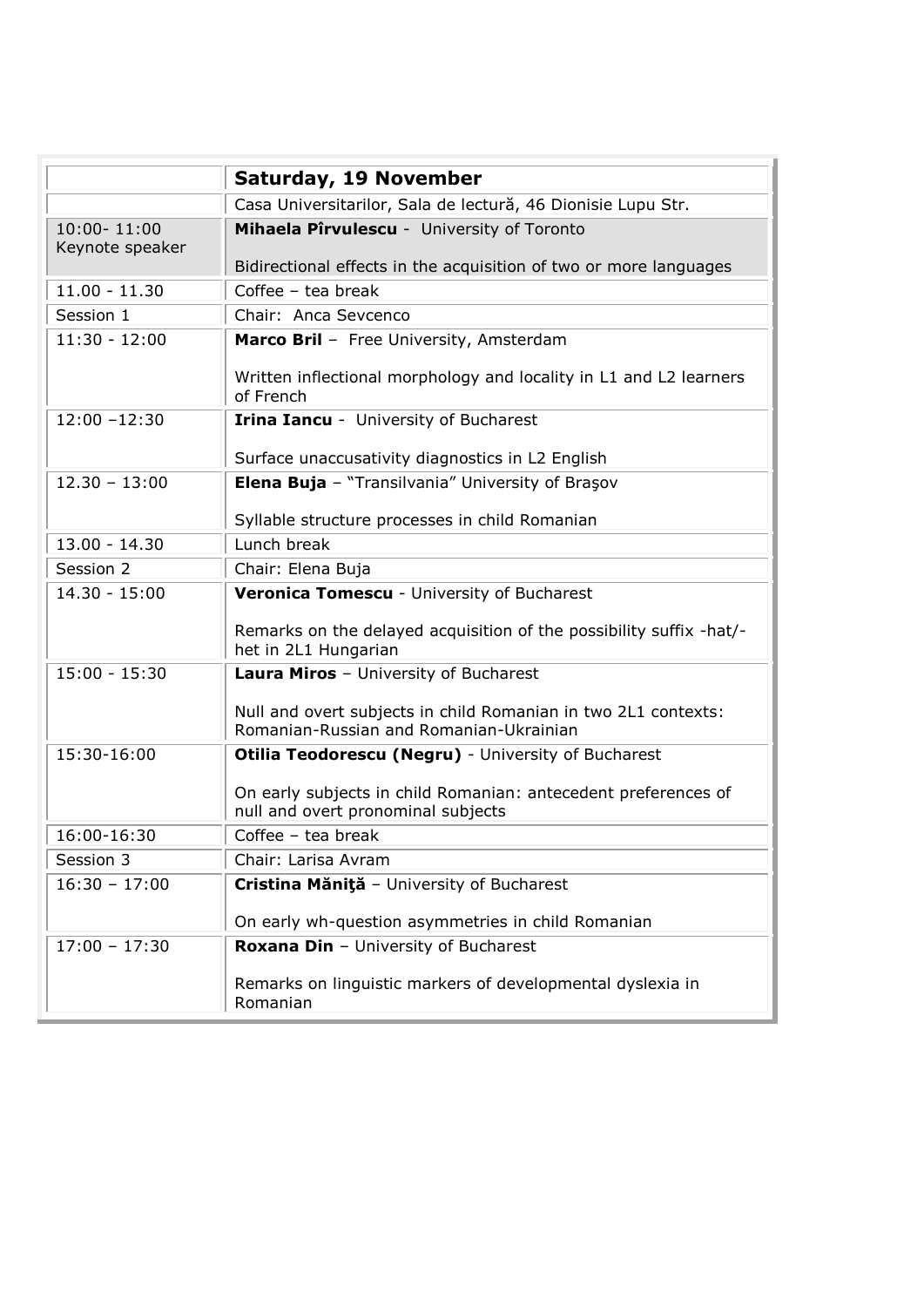# *Keynote speaker* **Bidirectional effects in the acquisition of two or more languages**  Mihaela Pîrvulescu *University of Toronto Mississauga*

Recent studies show that bilingual children might experience delay in some grammatical domains with respect to monolingual children, in the absence of cross-linguistic influence (Unsworth 2011, Pîrvulescu et al. 2014). With respect to developmental object omissions some studies show delay in bilingual children as unidirectional quantitative differences with respect to monolinguals; this is interpreted as a consequence of cross-linguistic influence (Müller & Hulk 2001; Yip & Matthews 2005). These data come from a combination of [±null argument] languages, contrasting in the availability of null objects. The first research question I am addressing is the following: is there still a bilingual effect in omissions once crosslinguistic differences are factored out? I will show that this seems to be the case, in different language combinations: French and English and French and Spanish. These findings lead to a second question: are these effects due to the grammatical representation or to language processing? I will argue that these are due to the developing grammatical representations and I will extend the discussion to what type of model would account for these bilingual effects, in what domains we should expect them and what we can predict for the acquisition of more than two languages.

# **Written inflectional morphology and locality in L1 and L2 learners of French** Marco Bril

*Free University, Amsterdam* 

The acquisition of inflectional morphology is affected by the influence of structural distance between the Probe (i.e. the adjective) and the Goal (i.e. the noun) ([2]). In spoken production of young Italian children for example, [2] showed that the smaller the Probe-Goal distance is, the earlier the agreement relation is acquired. In written production of inflectional morphology a similar effect of the Probe-Goal distance has been found (i.e. [1]).

This study focuses on the L1 and L2 acquisition of written inflectional morphology in advanced learners of French and its relation to the Probe-Goal distance. In our first experiment we tested 28 advanced French L1 learners in a fill-in-the-gap elicitation task with Adj-Noun, dislocations and relative clauses. We expected to find more incorrect inflection morphemes with the increase of the Probe-Goal distance. A Friedman's Anova revealed a main effect for Distance ( $X^2$  (2) = 24.53; p = 0.000) and Wilcoxon follow-up comparisons revealed significance for Adj-Noun (vs. Relative Clause) (T = 1.23; p = 0.000; r = 0,87), as well as for Dislocations (vs. Relative Clause) (T = 0,86; p = 0.004; r = 0,6). However, Adj-Noun vs. Dislocation was not significant (T = 0.38; p = 0,48; r = 0,27).

In our second experiment we tested 26 advanced Dutch L1- French L2 learners in a similar fill-in-thegap elicitation task and expected a higher rate of incorrect inflections with the increase of the Probe-Goal distance. An one-way repeated measures Anova revealed a main effect for Distance ( $F(1.45; 36.33)$ ) = 14.91; p = 0.000; r = 0.37). In addition, more incorrect inflections were found in Dislocation (vs. Adj-Noun)  $(F(1,25) = 11.33; p = 0.002; r = 0.31)$  and in Relative Clauses (vs. Dislocations)  $(F(1,25) = 4.85; p = 0.037; r = 0.037; p = 0.037; r = 0.037; r = 0.037; r = 0.037; r = 0.037; r = 0.037; r = 0.037; r = 0.037; r = 0.037; r = 0.037; r = 0.037; r = 0.037; r =$  $= 0.16$ .

Results show a significant effect of Probe-Goal distance on the correctness of written inflections in both advanced L1 and L2 learners of French.

#### **References**

[1] Bock, K. & J.C. Cutting (1992) Regulating mental energy: performance units in language production, *Journal of Memory and Language* 31: 99 – 127.

[2] Moscati, V. & L. Rizzi (2013) A typology of agreement processes and its implications for language development In S. Baauw, F. Drijkoningen, L. Meroni & M. Pinto (eds.) *Romance Languages and Linguistic Theory 2011: Selected Papers from 'Going Romance' Utrecht 2011.*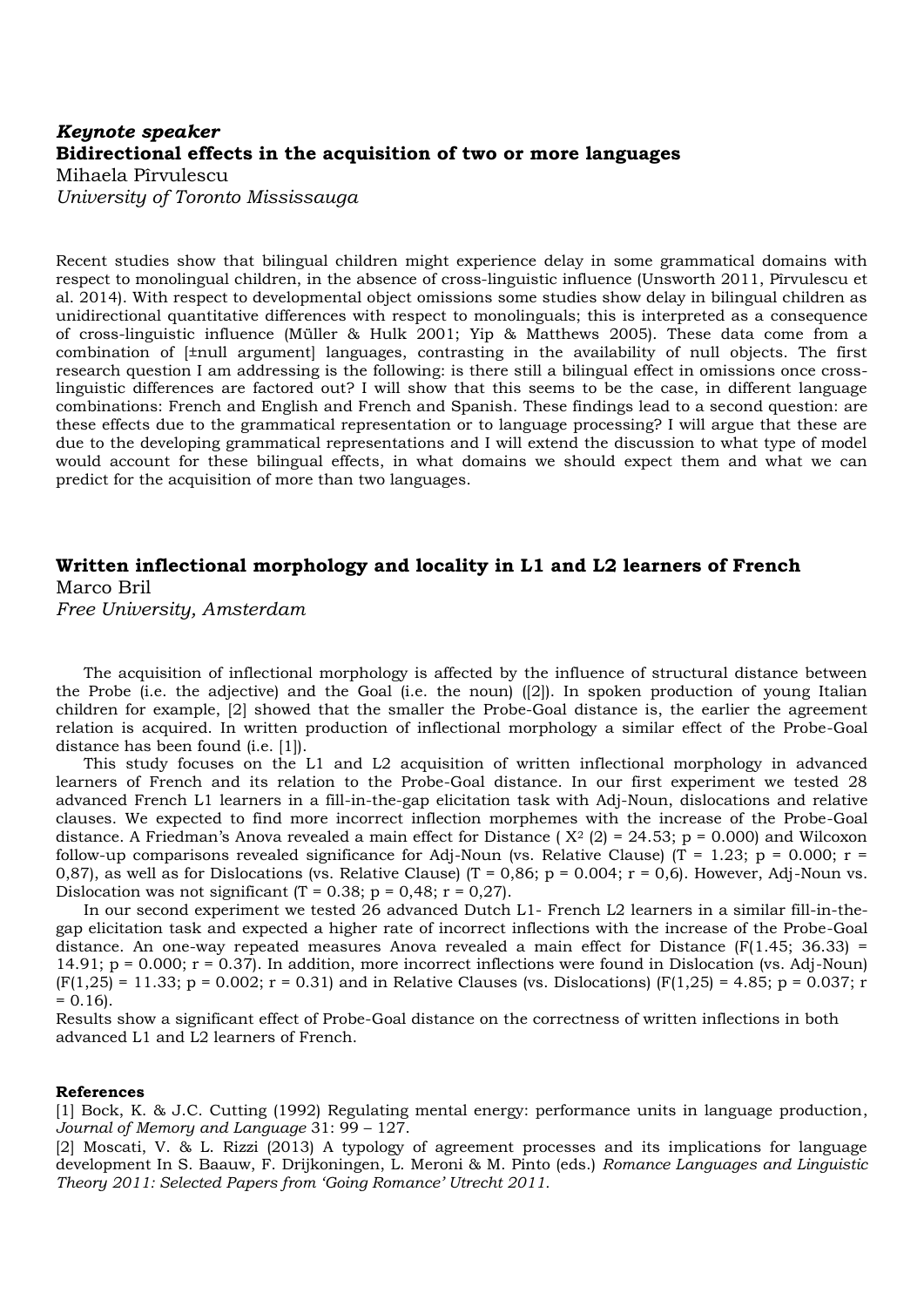# **Syllable structure processes in child Romanian**

Elena Buja

*"Transilvania" University of Braşov* 

The paper aims at bringing to the fore some strategies young typically developing children who acquire Romanian as their mother tongue (L1) make recourse to in their attempt to produce adult targets. The focus of the study is represented by those processes that affect syllable structure, such as cluster reduction, weak syllable deletion, metathesis and epenthesis, to mention a few. To this aim, data coming from 6 language diaries and 4 longitudinal corpora have been subjected to investigation within the framework of developmental "universals and particulars" (Slobin 1985: 5). The results of the analysis reveal language-specific and childspecific features, as well as universal tendencies in the acquisition of syllable structure. At the same time, they are also indicative of a certain developmental path in the case of the children whose speech production has been traced longitudinally.

# **Remarks on linguistic markers of developmental dyslexia in Romanian**

Roxana Din

*University of Bucharest*

Previous studies which focused on the identification of possible linguistic markers of language deficits reveal that there is an overlap between the linguistic profile of specific language impairment and that of developmental dyslexia (Avram et al. 2013, Arosio et al. 2016). These studies also show that Accusative clitics might be one of the linguistic markers of both deficits (Arosio et al. 2016, Durrleman & Delage 2015). A large number of children with dyslexia, however, may actually be affected by SLI, although not diagnosed as such. One of the main reasons for which diagnosis of the two language impairments may interfere is that reading remains an area of risk with many SLI children. Therefore reading deficits may indicate both disorders. Besides, these deficits can have other causes, unrelated to language.

For Romanian, there is no linguistic profile for dyslexia. Avram et al. (2013) show that Romanian dyslexic children have phonological problems. Non-reflexive 3rd person Accusative clitics are problematic with both developmental dyslexia and SLI, but clearly more vulnerable with the latter. The omission rate as well as the avoidance strategies used in the two deficits are different, offering a possible discriminating criterion.

In the present study I use language assessment, including that of Accusative clitic production with a view to testing whether a group of 7 Romanian monolingual children (age range 6;0 – 8;0) referred for dyslexia have the same linguistic profile as the one reported for developmental dyslexia in Avram et al. (2013). Their responses are compared to those of an age-matched group of 7 TD children. The results of an elicited production task and those of a sentence repetition task (CLAD GAPS for Romanian, Avram et al. 2013) show that non-reflexive 3rd person Accusative clitics are not problematic with the 7 children diagnosed with reading problems. The results in the repetition task reveal the absence of phonological problems. Overall, they behave like the control group of TD children. The results reveal the importance of language assessment when children are referred for dyslexia.

#### **References**

- Arosio, F., E. Pagliarini, M. Perugini, L. Barbieri, M.T.Guasti (2016) Morphosyntax and logical abilities in Italian poor readers: The problem of SLI under-identification, *First Language* 36(3): 295-315.
- Avram, L., A. Sevcenco, I. Stoicescu (2013) Clinical markers of specific language impairment and developmental dyslexia in Romanian: the case of Accusative clitics. In L. Avram & A. SEvcenco (eds.) *Topics in Language Acquisition and Language Learning in a Romanian Context*, 129-160. Bucharest: Editura Universității din București.
- Durrleman, S., H. Delage (2015) Clitics across pathologies: Investigating the syntactic phenotypes of Autism, SLI and Developmental Dyslexia. Paper presented at GALA, Oldenburg 2015.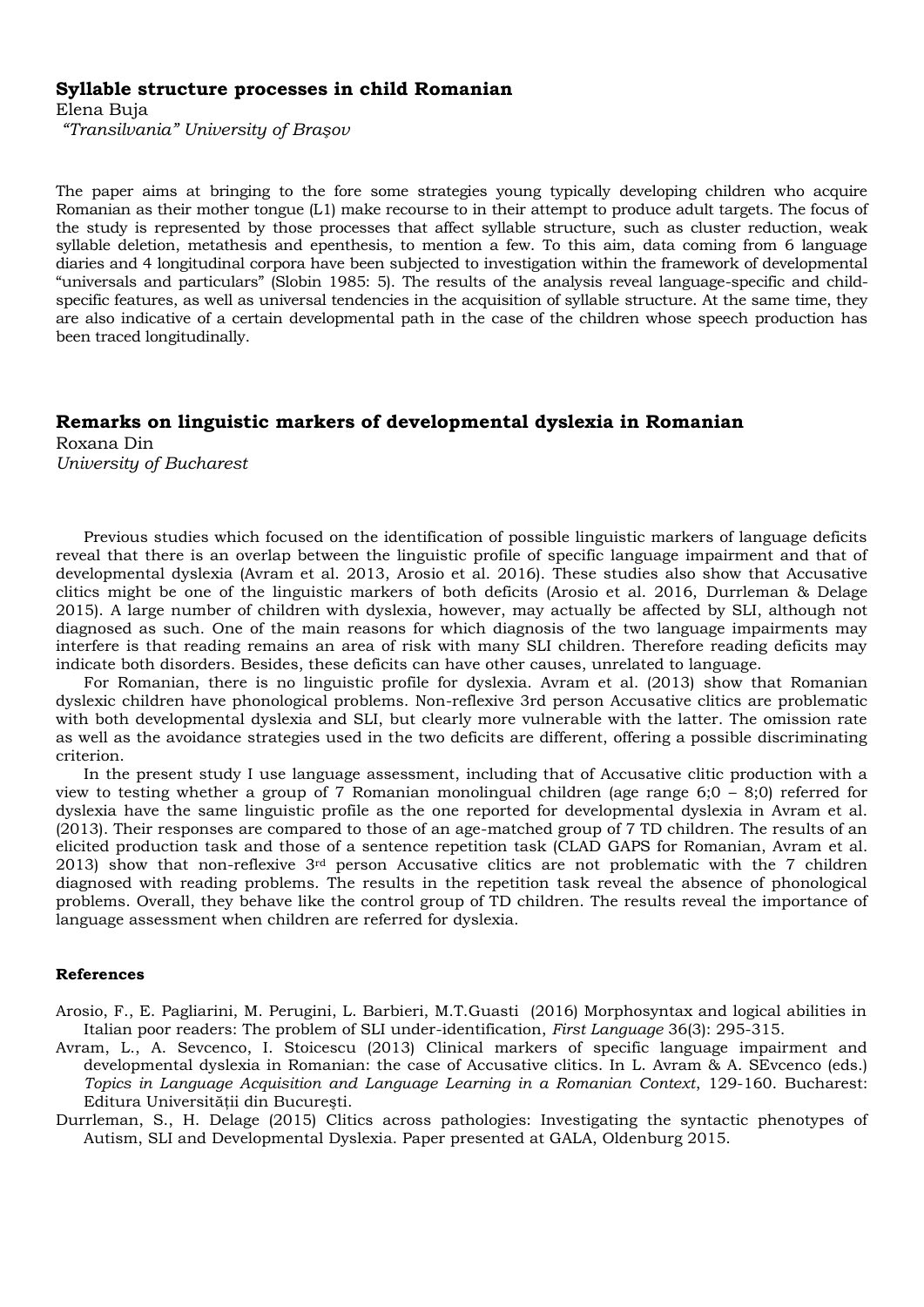#### **Surface unaccusativity diagnostics in L2 English**

Irina Iancu *University of Bucharest*

Recent acquisition studies argue that interface phenomena are vulnerable in L2 learning (The Interface Hypothesis, Sorace & Filiaci 2006, Sorace & Serratrice 2009, Sorace 2011). This translates into residual optionality and non-convergence even at advanced stages of L2 learning. In the present talk I address the following main question: Are properties operating at the interfaces problematic for advanced L2 learners? If so,to what extent? In order to answer this question, I investigate how Romanian learners of L2 English integrate knowledge of unaccusativity with knowledge of *there*-sentences and locative inversion.

47 students of L2 English (age range 20-24 years) took part in two studies. The first acceptability judgment task focused on the unergative/unaccusative split in locative inversion structures in L2 English. It included 16 test sentences and 16 distractors. The test sentences were balanced for 4 conditions: locative inversion with (i) prototypical unaccusatives; (ii) unergatives; (iii) passive predicates; (iv) definite change state of state unaccusatives. The results reveal a main effect of condition  $(F(2, 91) = 376.18)$ , p=0.001). Post-hoc tests with Bonferroni correction reveal a significant difference between the acceptance rate of prototypical unaccusatives and i) unergatives (p < .05) and ii) definite change of state unaccusatives  $(p < .05)$ .

The second acceptability judgment task focused on the unergative/unaccusative split in *there*sentences. It included 16 test sentences and 16 distractors. The test sentences were balanced for 4 conditions: *there*-sentences with (i) verbs of existence; (ii) verbs of appearance; (iii) definite change of state unaccusatives; (iv) unergatives. The results reveal a main effect of condition  $(F(2, 82) = 248.71, p=0.001)$ and a significant difference between the acceptance rate of prototypical unaccusatives and i) unergatives  $(p < .05)$  and ii) definite change of state unaccusatives  $(p < .05)$ .

The advanced learners make the unergative-unaccusative distinction in both *there*-sentences and locative inversion structures, providing evidence that the unaccusative/ unergative split is universal.

#### **References**

Sorace, A. (2011) Pinning down the concept of "interface" in bilingualism, *Linguistic Approaches to Bilingualism* 1: 1-33.

Sorace, A., F. Filiaci (2006) Anaphora resolution in near-native speakers of Italian, *Second Language Research* 22: 339–368.

Sorace, A., L. Serratrice (2009) Internal and external interfaces in bilingual language development: Beyond structural overlap, *International Journal of Bilingualism* 13: 195-210.

#### **The use of null and overt subjects in narratives by Romanian-Russian and Romanian-Ukrainian bilinguals**

Laura Miros *University of Bucharest* 

**Background.** Recent acquisition studies have revealed cross-linguistic influence effects on early subject use in a bilingual context which involves a *pro*-drop and a non *pro*-drop language. One can identify a cross-linguistic pattern: the direction of these effects is from the non-null subject language to the null subject one (e.g. from English to Italian in Serratrice, Sorace and Paoli 2004, from English to Greek in Argyri and Sorace 2007).These studies also show that dominance and directionality of interference seem to be related (Argyri and Sorace 2007, Serratrice 2007).

**Aim**. The aim of the present study is to investigate whether there is evidence for cross-linguistic influence effects on subject use in the speech of Romanian-Russian and Romanian-Ukrainian bilingual children. These bilingual pairs have not been investigated before. Moreover, given the fact that Russian and Ukrainian are partial *pro*-drop languages (Růžička 1986, Müller 1988, 2011, Benedicto 1993, Perlmutter & Moore 2002) and Romanian is *pro*-drop (Dobrovie-Sorin 1993), the data may shed light on whether the pattern of cross-linguistic influence effects is the same as in non *pro*-drop / *pro*-drop contexts.

**Study.** For the present study I used frog story narratives (*Frog goes to dinner* and *Frog, where are you?*). Details related to the number of examined utterances and to participants are given in Table 1. The subjects were coded as (i) overt and null; (ii) in past tense and in non-past tense sentences. The results reveal a similar rate of overt subjects in the Russian and in the Ukrainian narratives (83.11% and 87.6%). For both languages, the rate of null subjects is significantly lower in past tense sentences. In the Romanian narratives of the bilinguals, the rate of overt subjects is higher than in the narratives of the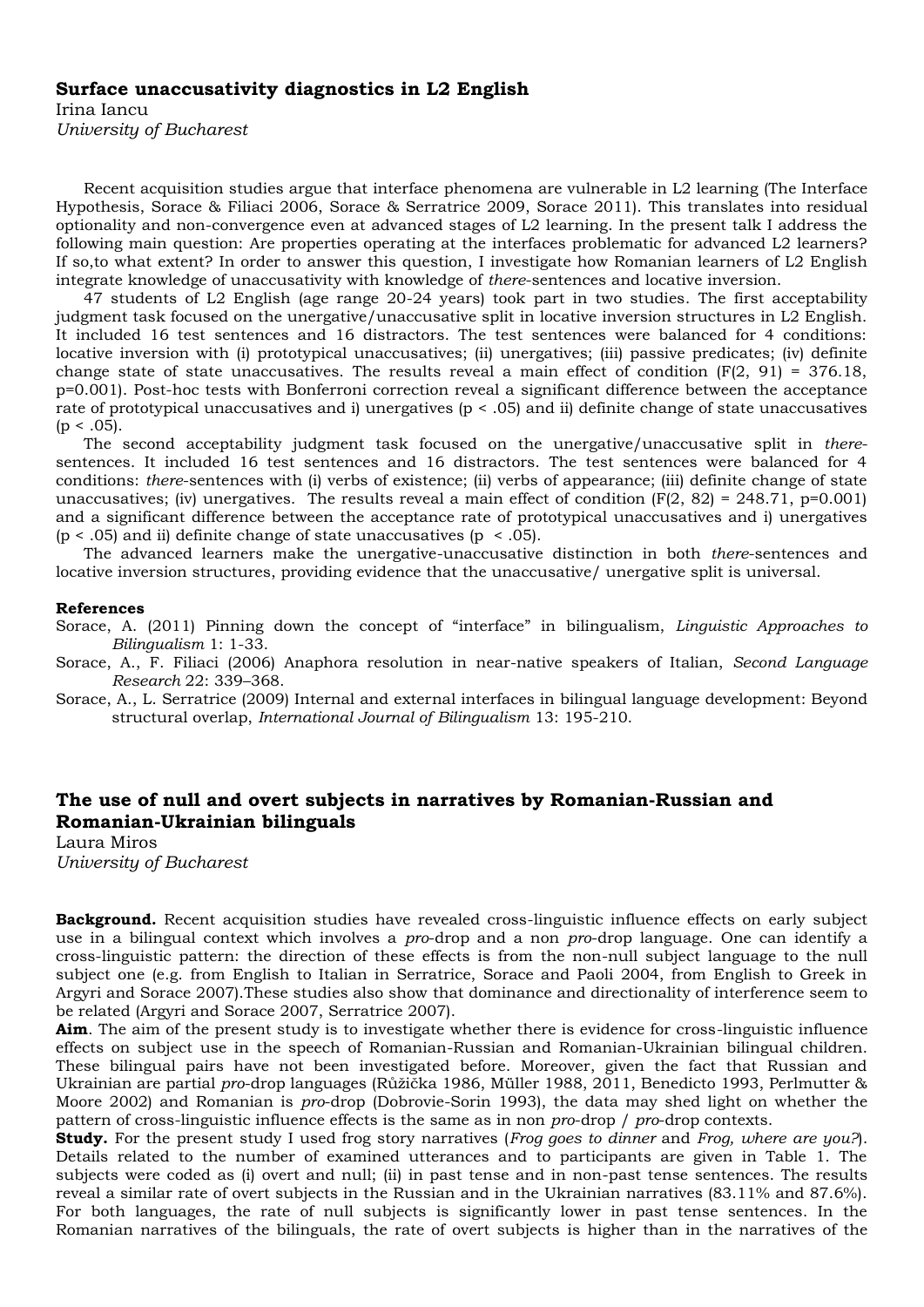control group of Romanian monolinguals (age-matched) and also higher than reported in previous studies for younger Romanian monolinguals (Teodororescu 2014). Interestingly, the rate is higher with the Romanian-Ukrainian group than with the Romanian-Russian group (77% vs. 64%).

I interpret the data as revealing cross-linguistic effects on early subject use, in accordance with previous studies. The results show that the direction is from the partial *pro*-drop to the *pro*-drop language. The difference between the two groups of bilinguals is accounted for in terms of language dominance.

|  | Table 1. Corpus and participants |  |  |
|--|----------------------------------|--|--|
|  |                                  |  |  |

| <b>GROUP</b>                                  | <b>AGE RANGE</b> | <b>TOTAL Verb UTTERANCES</b> |
|-----------------------------------------------|------------------|------------------------------|
| Romanian-Russian<br>$(10 \text{ bilinguals})$ | $5;9-8;1$        | Romanian: 425                |
|                                               |                  | Russian: 302                 |
| Romanian-<br>Ukrainian                        |                  | Romanian: 436                |
| (14 bilinguals)                               | $5:0-9:1$        | Ukrainian: 331               |
| Romanian<br>monolinguals<br>(10               | $5:5-9:1$        | 553                          |

#### **Referenc***e***s**

Argyri , A. Sorace (2007) Crosslinguistic influence and language dominance in older bilingual children. *Bilingualism: Language and Cognition* 10 (1), 79–99.

Benedicto, E. (1993). AGR, Phi-features and V-movement: Identifying pro, *UMASS Occasional Papers.*

- Dobrovie-Sorin, C. (1993) *The Syntax of Romanian. Comparative Studies in Romance.* Studies in Generative Grammar 40. Berlin: Mouton de Gruyter.
- Müller, G. (2011). Pro-drop and morphological richness. Talk at University of Leipzig.
- Perlmutter, D., J. Moore (2002) Language-internal explanation: The distribution of Russian impersonals, *Language* 78: 619–650.
- Růžička, R. (1986) Funkcionirovanie i Klassifikacija Pustyx Kategorij v Russkom Literaturnom Jazyke, *Zeitschrift fur Slavistik* 31, 388–392.
- Serratrice, L. (2007) Null and Overt Subjects at the Syntax-Pragmatics Interface: Evidence from Monolingual and Bilingual Acquisition. In J. van Kampen, S. Baauw (eds.) *The Acquisition of Romance Languages. Selected Papers from The Romance Turn II.*
- Serratrice, L., A. Sorace, S. Paoli (2004) Crosslinguistic influence at the syntax-pragmatics interface : subjects and objects in English-Italian bilingual and monolingual acquisition. *Bilingualism: Language and Cognition* 7 (3): 183–205.
- Teodorescu, O. (2014) Overt subjects in child Romanian: Evidence for early sensitivity to argument structure. Doctoral progress report. University of Bucharest.

# **On early wh-question asymmetries in child Romanian. Animacy feature mismatch and interference effects**

Cristina Mănită *University of Bucharest* 

Several recent studies have shown that syntactic structures which involve *wh-*movement are vulnerable in child language only when the moved constituent and the subject intervener have a lexical NP restriction (Friedmann et al. 2009). Other studies claim that *wh*-questions can also be vulnerable when the copy of the displaced *wh*-phrase interferes with AGREE between AgrS and the postverbal subject (Guasti et al. 2010). The former predict a subject-object asymmetry with *which*-NP questions alone. The latter also predict a subject-object asymmetry with bare *wh-* questions, with no lexical restriction.

In this talk I examine longitudinal data and experimental results on the production of subject and object *wh*-questions in child Romanian with a view to evaluating these two hypotheses. Previous research on *wh*-questions in child Romanian has focused on comprehension (Bentea 2015, Sevcenco et al. 2015, Sevcenco & Avram 2015). The present study extends the investigation to the production of *wh*-questions. More generally, it can shed light on the nature of the subject-object asymmetry in child language.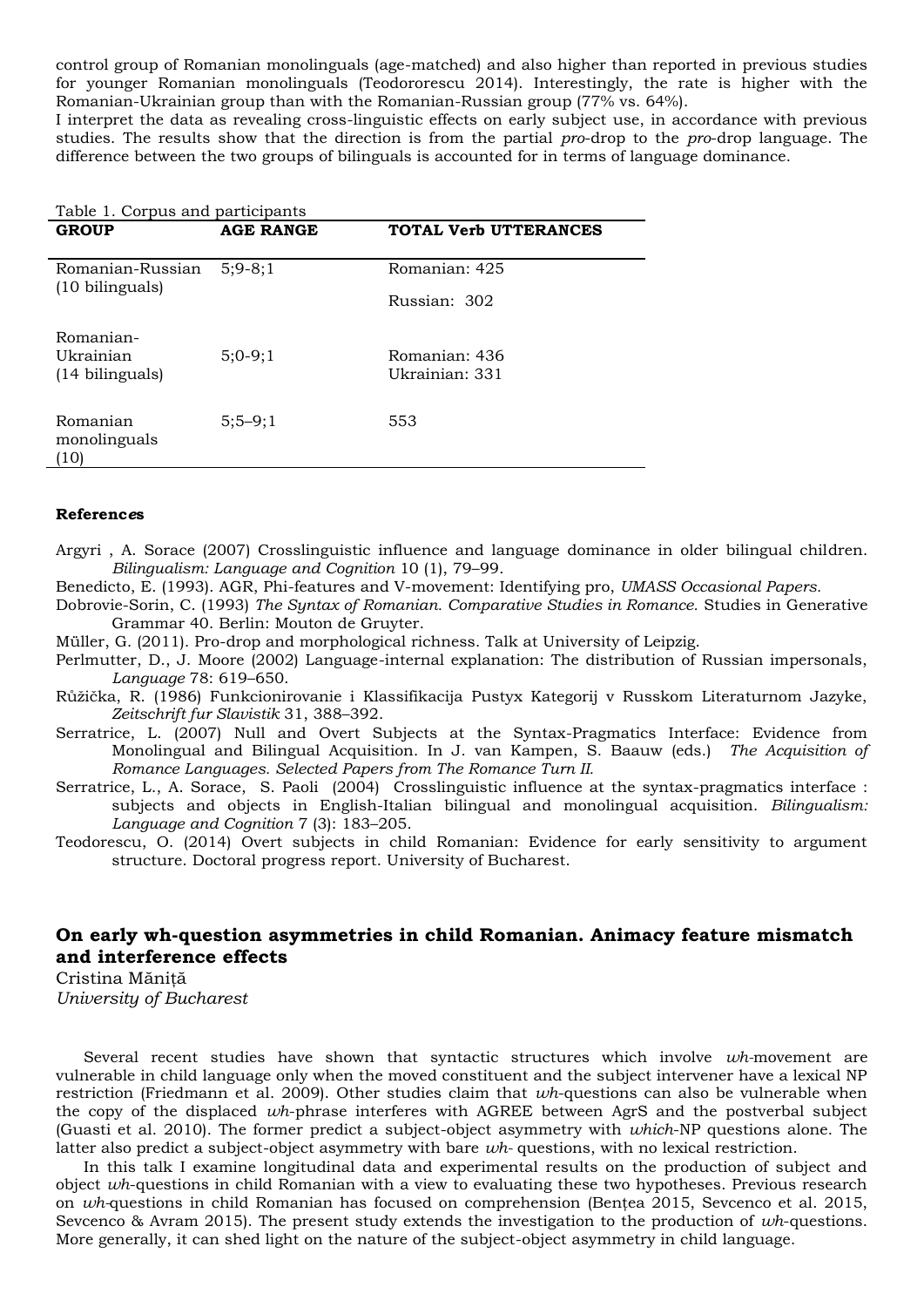The longitudinal data come from two corpora of monolingual Romanian  $(B, 1;9 - 3;0 \text{ and } I, 1;10 - 2;8)$ . The results for child speech are compared to child directed speech in the same corpora. The experimental data come from an elicited production task, an adaptation of the one used in Wilhelm & Hanna (1992). It had a 2 x 2 design with type of *wh*-element (*cine* 'who' vs. *ce* 'what') and type of structure (subject vs. object) as within-participants factors. It included 4 test sentence types (illustrated in 1-4) and a total of 16 test sentences.

- (1) *Cine*\_subject: Cine spală câinele?
- 'Who is washing the dog?' (2) *Cine*\_object: Pe cine spală fetița? 'Whom is the girl washing?'
- (3) *Ce*\_subject: Ce zboară pe cer? 'What is flying in the sky?' (4) *Ce*\_object: Ce bea pisica? 'What is the cat drinking?'

24 typically developing monolingual Romanian-speaking children aged 3;4 – 4;11 (mean age 4;2) took part in the study.

The results reveal an asymmetry in the production of subject and object *wh*-questions. In support of Guasti et al. (2010), our data provide evidence that there is an asymmetry between subject and object bare *wh*-questions, but only with *who* questions. Children produced significantly more subject *who*-questions than object *who* questions ( p < .05) in the production task. The former are attested at a younger stage in the longitudinal data as well (object *who*-questions are absent in both corpora). In child directed speech a similar asymmetry is found: adults use a higher number of subject *who*-questions. With *what* questions there is no asymmetry in the experimental data between subject and object questions, in spite of the fact that object questions emerge earlier and are more numerous in the input. I account for the lack of asymmetry in this case in terms of feature mismatch. In the task, all the elicited object *what* questions contained an animate subject and an inanimate object. This feature mismatch seems to alleviate the interference effect (Guasti et al. 2010) similarly to the way in which animacy feature mismatch seems to alleviate intervention effects in the case of which-NP questions (see Bentea 2015).

#### **References**

Bențea, A. (2015) Intervention Effects in Language Acquisition. The Comprehensionof A-bar dependencies in French and Romanian. Doctoral dissertation, University of Geneva.

Friedmann, N. et al. (2009) Relativised relatives: Types of intervention in the acquisition of A-bar dependencies, *Lingua* 119: 67-88.

Guasti, MT. et al. (2012) Interference in the production of Italian subject and object *wh*-questions, *Applied Psycholinguistics* 33: 185-223.

Măniţă, C. (2013) The comprehension of multiple *wh*-questions in child Romanian. In Larisa Avram and Anca Sevcenco (eds.) *Topics in Language Acquisition and Language Learning in a Romanian Context*, 87- 107. Bucharest: Editura Universităţii din Bucureşti.

Sevcenco, A., L. Avram (2015) Number and Intervention Effects in the Comprehension of whquestions in child Romanian. Poster presented at Gala, Nantes, September 2015.

Sevcenco, A., C. Măniţă, L. Avram (2015) Asymmetries in the acquisition of *wh*-questions in child Romanian. Poster presented at Romance Turn VII, October 2015, Venice.

# **Early subjects in child Romanian: antecedent preferences of null and overt pronominal subjects**

Otilia Teodorescu (Negru) *University of Bucharest* 

**Background**. One common assumption with respect to the null (NPS) vs. overt pronominal subject (OPS) alternation in intra-sentential contexts in null subject languages (NSL) is that NPS preferentially take a prominent antecedent, whereas OPS a less prominent one (Carminati 2002). Several studies, however, reveal that these preferences are subject to cross-linguistic variation (Alonso-Ovalle et al. 2002, Filiaci 2011, Filiaci et al. 2013). Another finding is that antecedent choice is different in anaphoric and in cataphoric contexts. Acquisition studies report that adult-like antecedent preferences develop relatively late. In some languages, they are acquired earlier for NPS (Sorace et al. 2009, Serratrice 2007 for Italian, Kraš & Stipeć 2013 for Croatian); in others, 5 year-olds have no clear preference for the antecedent of either NPS or OPS (e.g. for European Portuguese, Lobo & Silva 2015). The only study which compares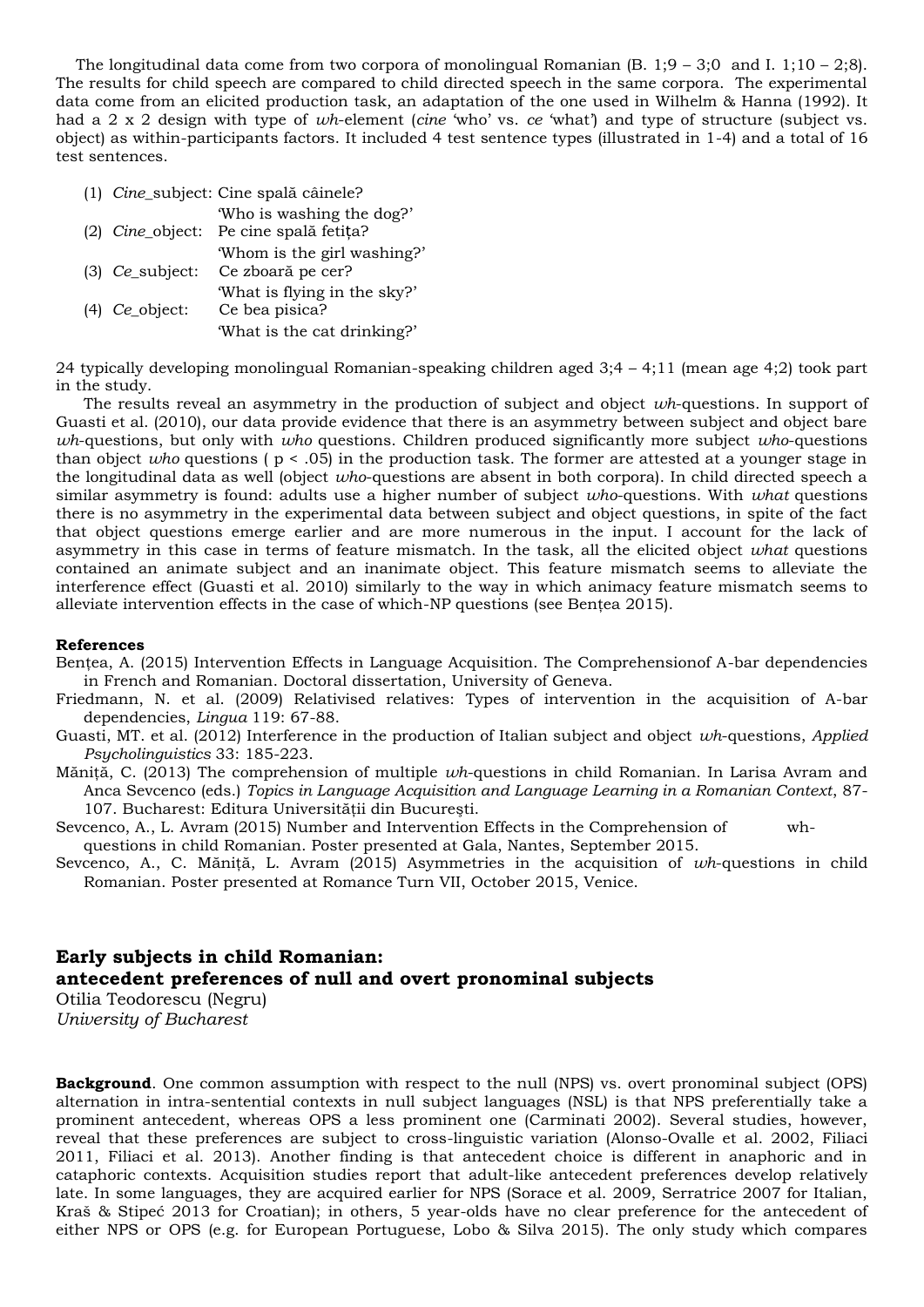early antecedent choices in both anaphoric and cataphoric contexts is Lobo & Silva (2015). Their results reveal a difference between the two contexts, as reported for several adult languages. For Romanian, Teodorescu (2015) and Avram & Teodorescu (2016) offer results which show that children make no distinction between NPS and OPS in anaphoric contexts.

**Aim.** We extend the investigation of the interpretation of NPS and OPS in temporal adjuncts in child Romanian to cataphoric contexts, with focus on the following questions: (i) Which are the antecedent preferences of pronominal subjects in child Romanian in a cataphoric context?; (ii) Is there any difference between antecedent choice in anaphoric and in cataphoric contexts?

**Study.** *Participants***.** 40 monolingual Romanian-speaking children (age range 3;11-5;11) and a control group of 40 adults (age range 19-68) took part in the study. *Method.* We used a picture selection task similar to the one used in Teodorescu (2015). The participants were required to choose the picture which best matched the sentence they heard. The task tested antecedent preferences in a cataphoric context across 3 conditions: (i) null pronoun; (ii) overt personal pronoun; (iii) (proximal) demonstrative. Each condition had 4 items (see example in (1)), i.e. 12 test sentences. *Results***.** The results (summarized in Table 1) show that 4- and 5-year old Romanian children make no distinction between NPS and OPS with respect to antecedent choice. In the cataphoric context the choice of the antecedent was similar for these two pronominal subject types. With demonstratives, the object was the preferred antecedent. The children gave adult-like responses. The comparison with the results reported for European Portuguese reveal several differences both for adult and for children antecedent preferences, in both contexts. We suggest that these differences can be accounted for in terms of language-specific properties.

(1) În timp ce **pro/el/acesta** mergea cu bicicleta, elefantul a stropit motanul. in time that pro/he/this.one went with bicycle.the elephant.the has splashed cat.the 'While he was riding the bicycle, the elephant splashed the cat.'

| Condition  | null pronoun |        | overt personal pronoun |        | demonstrative |        |
|------------|--------------|--------|------------------------|--------|---------------|--------|
| Antecedent | subject      | object | subject                | object | subject       | object |
| Children   | 71.25%       | 28.75% | 67.5%                  | 31.8%  | 22.5%         | 77.5%  |
| Adults     | $75\%$       | 25%    | 66.8%                  | 32.5%  | 25%           | 75%    |

Table 1. Antecedent preferences of pronominal subjects in a cataphoric context

#### **References**

- Alonso-Ovalle, L., Fernández-Solera, S., Frazier, L. & Clifton, C. (2002) Null versus overt pronouns and the topic-focus articulation in Spanish, *Rivista Linguistica/Italian Journal of Linguistics* 14: 151-170.
- Avram, L., O. Teodorescu (2016) Antecedent preferences of pronominal subjects in temporal adjuncts: The view from child Romanian. Paper presented at Romance Turn 8, Bellaterra, October 2016.
- Cardinaletti, A., M. Starke (1999) The typology of structural deficiency: A case study of the three classes of pronouns. In H. van Riemsdijk (ed.) *Clitics in the Languages of Europe*, 145-233. The Hague: Mouton de Gruyter.
- Carminati, M. N. (2002) The Processing of Italian Subject Pronouns. Doctoral dissertation, University of Massachusetts at Amherst.
- Filiaci, F. (2011) Anaphoric Preferences of Null and Overt Subjects in Italian and Spanish: A Crosslinguistic Comparison. Doctoral dissertation, The University of Edinburgh.
- Filiaci, F., A. Sorace, M. Carreiras (2014) Anaphoric biases of null and overt subjects in Italian and Spanish: A cross-linguistic comparison, *Language and Cognitive Processes* 29(7): 825-843.
- Kraš, T., T. Stipeć (2013) Acquiring the antecedent preferences of null and overt subject pronouns in Croatian by monolingual children. Poster presented at Gala 2013, Oldenburg, 5-7 September.
- Lobo, M., C. Silva (2015) Resolving pronoun ambiguity in European Portuguese: adults vs. children. Paper presented at Gala 2015, Nantes, 10-12 September.
- Serratrice, L. (2007) Cross-linguistic influence in the interpretation of anaphoric and cataphoric pronouns in English-Italian bilingual children. *Bilingualism: Language and Cognition*, 10(3): 225-238.
- Sorace, A., L. Serratrice, F. Filiaci, M. Baldo (2009) Discourse conditions on subject pronoun realization: Testing the linguistic intuitions of older bilingual children. *Lingua* 119(3): 460-477.
- Teodorescu, O. (2015) On pronominal anaphora resolution in temporal adjuncts in child Romanian. Paper presented at BUCLA 3, Bucharest, December 2015.